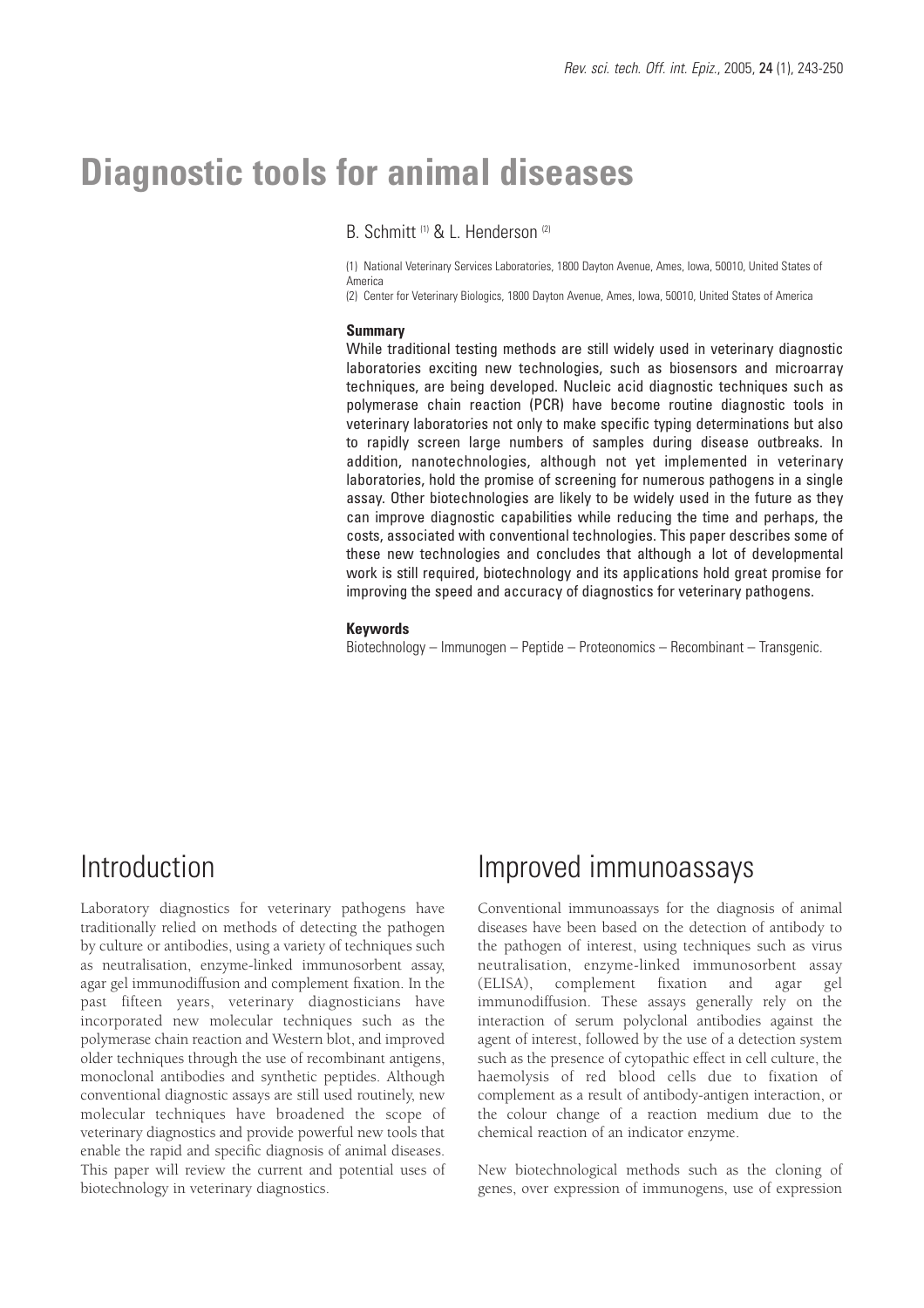vectors and peptide synthesis have made possible the production of specific proteins or peptides that serve as target antigens or positive control reagents in existing and newly-developed immunoassays. The use of these improved antigens can increase the specificity or sensitivity of immunoassays by providing a more defined target for binding antibody and can reduce serial-to-serial (lot-to-lot) variation of test kit performance as a result of using a more homogenous and well-defined antigen to capture antibodies (25). Molecular techniques also provide opportunities to improve antigens that are used to induce polyclonal or monoclonal antibody production, select monoclonal antibodies that recognise specific target epitopes and purify antisera for specific diagnostic purposes. Use of synthetic peptides (those produced by connecting amino acids together in a specified sequence) for use as positive controls in these assays provides an opportunity to include a specific positive control without the risks involved in producing killed agents. Recently, the use of transgenic plants to express veterinary pathogen proteins has been shown to be an effective method of producing large amounts of recombinant proteins without the use of animal-origin materials (such as foetal bovine serum or eggs) (14, 28). These techniques have been predominantly applied to the development or improvement of ELISAs and can be used to create highly sensitive screening assays (designed to detect all infected animals) and highly specific confirmatory assays (designed to detect only infected animals and reduce the number of false-positive reactions).

The use of synthetic peptides or recombinant antigens in the detection of animals infected with an OIE (World Organisation for Animal Health) List A animal disease (such as classical swine fever [17] or foot-and-mouth disease virus) or with a zoonotic (West Nile virus) (8) or endemic disease (equine infectious anemia virus) (24), reduces the risk involved in the production of the assay and the risk of producing kits with antigen that has not been completely inactivated and, therefore, remains potentially infectious.

The cloning and expression of specific proteins produced by a pathogen have enabled the development of assays that can differentiate vaccinated from non-vaccinated (infected) animals. This can be accomplished by expressing a single immunogen in a vectored vaccine, or by deleting the expression of a single immunogen in a vaccine, followed by the development of a complementary serological assay. A successful example of the power of these improved complementary assay-vaccine combinations is the Aujeszky's disease (pseudorabies) eradication programmes in Europe and the United States of America (USA) (18). Vaccines were developed with a specific gene deletion which prevented the expression of a specific protein. Animals vaccinated with this gene-deletion vaccine do not

make antibodies specific to the unexpressed protein, but do make antibodies to the other immunogens produced by the pathogen, resulting in a protective immune response. A complementary ELISA using the specific gene-deleted protein from the vaccine could then detect antibodies from vaccinated and non-vaccinated animals that have been infected with the field strain, but not uninfected vaccinated animals. This approach enabled Aujeszky's disease programmes to achieve eradication more rapidly by establishing a vaccinated population of animals in which infection with field strains of virus could be detected.

The use of Western blot assays for highly-specific confirmatory assays has provided diagnosticians with the tools necessary to more accurately detect cross-reactions (a positive reaction from testing the serum of an animal that is not infected with the pathogen). These assays are frequently employed with samples that test positive on screening assays, but come from populations with a low prevalence of animals infected with the target pathogen. The Western blot separates the proteins by molecular mass using a gel and detects antibodies to the specific proteins (immunogens); cross-reactive sera usually do not recognise the normal array of specific proteins at the correct molecular masses.

In addition to more conventional architectures like the 96 well ELISA plate, new presentations of the immunoassay have been developed, most commonly to provide a singleanimal test that can be performed in a laboratory that lacks more sophisticated instrumentation or in a pen-side or point-of-sale setting. The assays can be designed to detect either antigen or antibody. These individual sample devices frequently embed the same types of reagents used for ELISA-type assays on a membrane that allows the sample to migrate from the application point to the end-point by capillary action. As the sample progresses on the membrane, each step of the immunoassay occurs sequentially and a visible line develops at the end-point when the analyte is present. These kinds of assays provide small veterinary practices with individual animal tests that provide data within minutes of sample application. Frequently, these assays are designed to use with whole blood, serum or plasma samples or they may be designed to analyse faecal samples for pathogens of interest such as influenza virus (see Appendix, b, g).

Recently, commercial assays to detect cell-mediated responses have become available. These include gammainterferon assays for use in primates, cattle, and cervids for the detection of tuberculosis. These assays rely on the detection of gamma-interferon, a cytokine expressed when sensitised immune cells in the blood are exposed to the target agent. These assays rely on the use of host-species specific monoclonal antibodies and require a fresh blood sample with viable white cells (see Appendix, c).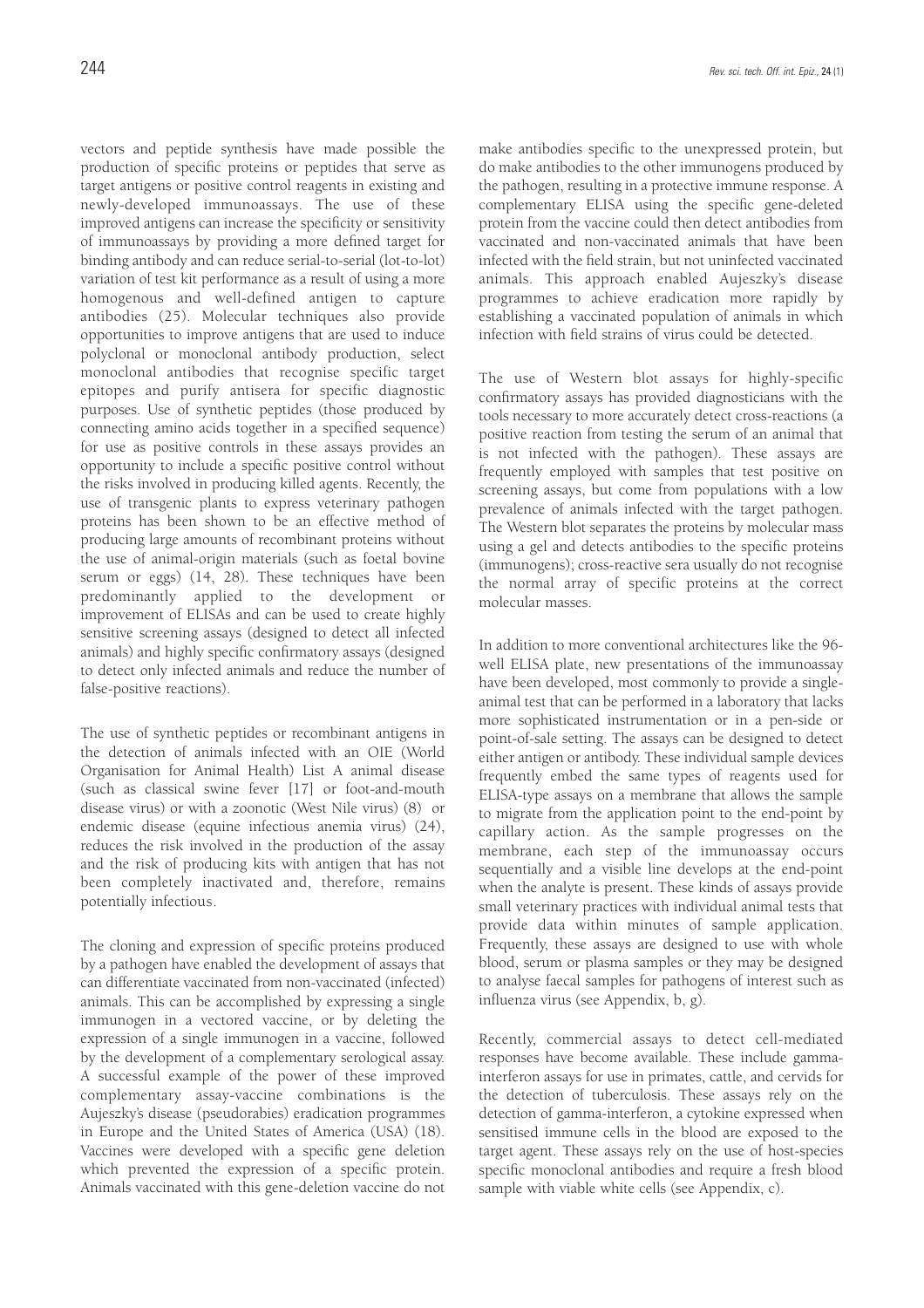### Biosensors

A new approach to the detection of either the agent or antibodies is the development of biosensors. This type of assay involves the use of a receptor (usually an antibody) for the target pathogen or a disease-specific antibody and a transducer which converts a biological interaction into a measurable signal (7). Some of the transducer technologies under development include electrochemistry, reflectometry, interferometry, resonance and fluorimetry (3). Biosensors are frequently coupled to sophisticated instrumentation to produce highly-specific analytical tools, most of which are still in use only for research and development due to the high cost of the instrumentation, the high cost of individual sample analysis, and the need for highly trained personnel to oversee the testing. An example of a commercial application of fluorimetry is the particle concentration fluorescence immunoassay for brucellosis and Aujeszky's disease antibody screening (see Appendix, e). This technique utilises sub-micron polystyrene particles coated with antigen and placed in a 96-well vacuum plate. Unknown serum and a fluorescent conjugate is added followed by vacuum filtration that removes unbound conjugate. The total particle-bound fluorescence is measured by front-surface fluorimetry.

Fluorescence polarisation technology has recently become available for the detection of bovine brucellosis (20). This technique relies on the use of fluorescence to label antigens or antibodies in a standard preparation. The spin of the labelled molecule is determined using a specialised fluorimeter, the antiserum is then added to the solution, and the spin of the labelled molecule is determined again. If there has been antigen-antibody binding, the size of the labelled molecule will be increased and the spin will be notably slower. This technology offers a rapid detection method, taking only minutes to analyse each sample.

Another application of fluorimetry is being adapted to light fibre-technology biosensors. Fibre optic biosensors have the potential to do multi-analyte analyses in an automated format. One particular biosensor under development, known as the rapid, automatic and portable fibre optic fluorimeter, has been reported to detect four different analytes in one coupon (test) (15). Potential applications of biosensors include self-contained field use devices for the detection of bioterrorism agents or foreign animal disease agents.

## Nucleic acid diagnostics

The use of nucleic acid-based diagnostics in veterinary medicine has increased exponentially in recent years. These techniques have redefined the level of information available for animal disease control programmes. In addition, modifications of nucleic acid detection techniques such as polymerase chain reaction (PCR) have led to the development of rapid, specific assays.

The molecular technique with the widest variety and application in veterinary diagnostics is PCR. The strength of this technique is its ability to make millions of copies of a deoxyribonucleic acid (DNA) target. This amplification enables the desired target to be readily detected by other techniques such as electrophoresis and sequencing. Initial use of PCR in veterinary diagnostics was for specific genomic detection; one example is the typing of viral strains such as bovine viral diarrhoea virus (22). The role of PCR has expanded, and it was used for the rapid and large-scale diagnosis of avian influenza and Newcastle disease during recent outbreaks of these diseases in the USA.

The detection of viral ribonucleic acid (RNA) by PCR is accomplished by the use of reverse transcription PCR. This assay initially makes a complementary DNA copy of the original viral RNA before final amplification and is more sensitive than the traditional Northern blot method of RNA detection. A potential approach to RNA detection is to use binding stretches of RNA (aptamers). This type of application does not require amplification and is currently used in studies of gene expression in human cells and tissues.

Nested PCR refers to the application of a second set of primers targeting a shorter area on the first-stage amplified product (DNA). Using this approach increases the sensitivity of the PCR and generates two amplified products for confirmation purposes. This technique has been used to detect a number of agents of veterinary interest including West Nile virus (13). A disadvantage of the nested PCR is the increased risk of cross-contamination due to the opening of amplification tubes to add an additional set of primers.

Real-time PCR is the latest improvement in the standard PCR technique to be implemented in veterinary laboratories. This technique is a single-tube, closed assay that greatly decreases the problem of cross-contamination between samples. Detection of positive samples is dependent on the amount of fluorescence released during amplification. These fluorescence readings are plotted by computer software and results can be transmitted electronically, eliminating the need for post-PCR reaction analysis by electrophoresis (25). The development of extraction methods such as the magnetic bead technique (5; see Appendix, a) has made it possible to use real-time PCR to test large numbers of samples in a matter of hours during disease outbreaks. In addition, real-time PCR has been adapted for use in the field through the use of portable thermocyclers and lyophilised reagents. This approach may allow for more rapid decision-making during potential disease outbreaks.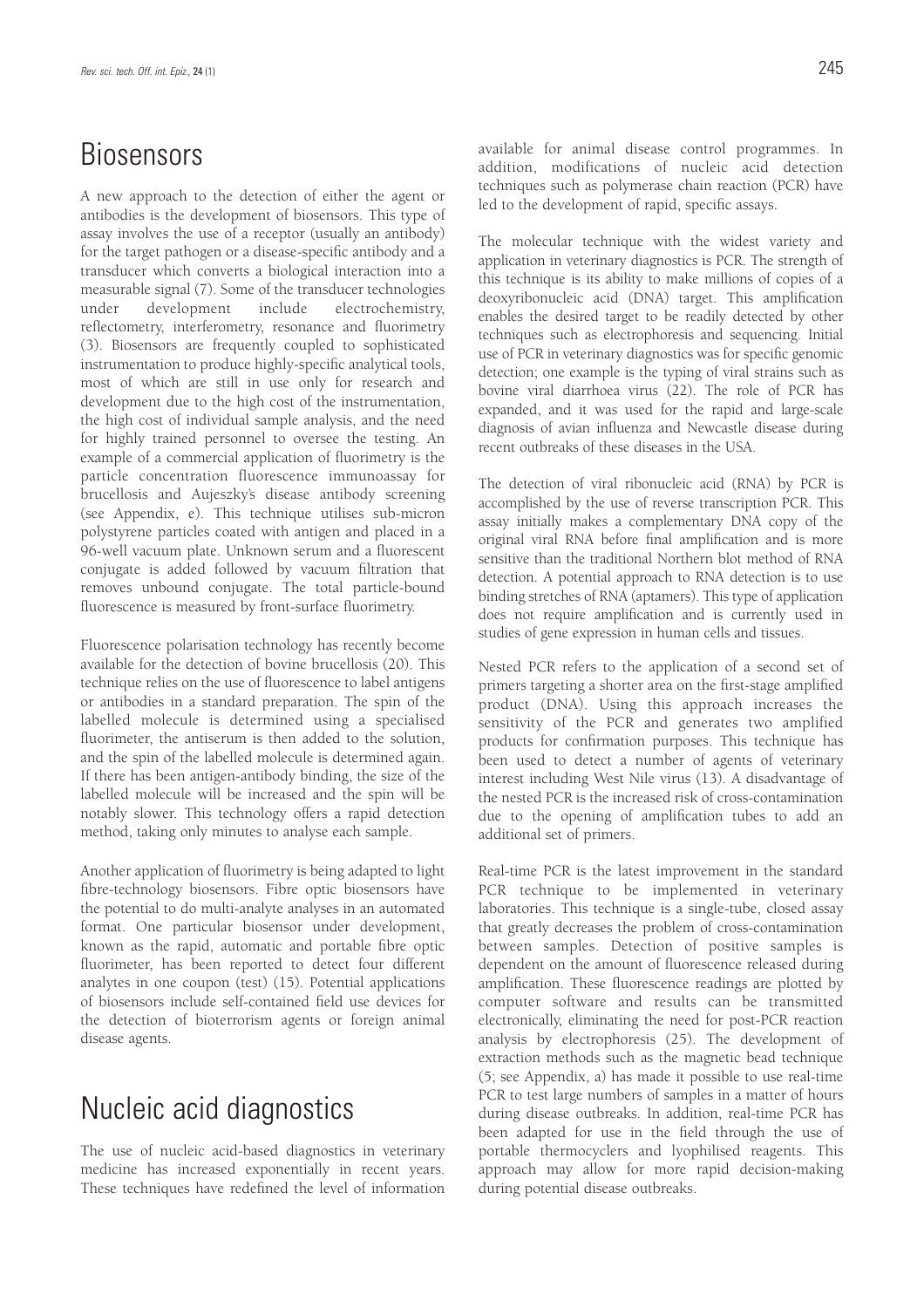The PCR is also used extensively for the genotyping and phylogenetic analysis (relatedness) of veterinary pathogens. Diagnosis of diseases such as virulent Newcastle disease and highly pathogenic avian influenza is required by the OIE to be based on chicken inoculation and/or the targeted sequencing of PCR product, namely, genes coding for virulence factors, such as haemagglutinin gene (1).

### Non-polymerase chain reaction methods of nucleic acid detection

New methods of nucleic acid amplification have been developed and may eventually be used for veterinary diagnostics. Examples of these methods include the rolling circle amplification technique (10) and direct signal amplification systems. These techniques are currently being used in human diagnostics for the detection of human cytomegalovirus and human immunodeficiency viruses; veterinary applications are currently being developed.

Fluorescent *in situ* hybridisation (FISH) is a technique that can localise nucleic acid sequences within cellular material. Peptide nucleic acids are molecules in which the sugar backbone has been replaced by a peptide backbone. These molecules are perfect mimics of DNA with high affinity for hybridisation that can be used to improve FISH techniques (26).

A new proprietary, conformationally restricted oligonucleotide known as 'locked nucleic acid' (see Appendix, d, f) shows promise for hybridisation assays. New techniques utilising locked nucleic acids can better discriminate between correct and incorrect DNA/RNA target sequences and their use looks to be increasing in many applications where oligonucleotide probes are used.

Nucleic acid sequence-based amplification (NASBA) is a promising gene amplification method. This isothermal technique is comprised of a two-step process whereby there is an initial enzymatic amplification of the nucleic acid targets followed by detection of the generated amplicons. The entire NASBA process is conducted at a single temperature, thereby eliminating the need for a thermocycler. The use of this technique has been shown to detect avian and human influenza viruses (6, 19).

### **Proteomics**

In addition to the use of proteomics to identify and characterise the protein produced by pathogenic agents, proteomic technologies have great potential in veterinary diagnostic applications because they target the patterns of protein expression of the target analyte whether it is viral, bacterial, parasitic, etc. The standard proteomic approach involves the separation of proteins by two-dimensional gels with the staining of the proteins and molecular weight control. This protein 'pattern' or fingerprint is then analysed by performing image analysis (16). Proteome maps can be compared in order to find proteins that may be up- or down-regulated due to disease. A protein of interest can be cut from the gel and fully characterised using peptide-mass fingerprinting and/or mass spectrometry methods. In the future, veterinary diagnostics may make use of proteomics to identify or look for known disease markers or patterns with biochip technology and instrumentation that combines mass spectrometry with other separation chromatography or molecular techniques. These instrumentations are designed to specifically select, separate by molecular mass, and identify the complex mixture of proteins in a sample, which can then be compared to known samples for diagnostic purposes. For example, serum from a person infected with a mycobacterial pathogen has a unique pattern that can be identified using a specifically-designed biochip and analysis software. This type of technology may be useful for identifying animals infected with agents that do not induce predictable serologic reactions, such as bovine tuberculosis (2).

Microarray technology, originally developed for the mapping of genes, is being used to detect a wide variety of veterinary pathogens (4, 21). Specific oligonucleotides are bound to small solid supports such as glass slides, silicon chips or nylon membranes. Extracted DNA or complementary DNA is labelled with a fluorescent dye and then hybridised with the microarray. Specific patterns of fluorescence are detected by a microarray reader which allows the identification of specific gene sequences found only in the veterinary pathogen of interest. This technology has the potential to identify the presence of agents of interest at the serotype or subspecies level, or to differentiate agents that cause similar clinical signs, for example, vesicular lesions.

## Nanotechnology

The term 'nanotechnology' is broadly defined as systems or devices related to the features of nanometre scale (one billionth of a metre). This scale of technology as it applies to diagnostics would include the detection of molecular interactions. The small dimensions of this technology have led to the use of nanoarrays and nanochips as test platforms (11). One advantage of this technology is the potential to analyse a sample for an array of infectious agents on a single chip. Applications include the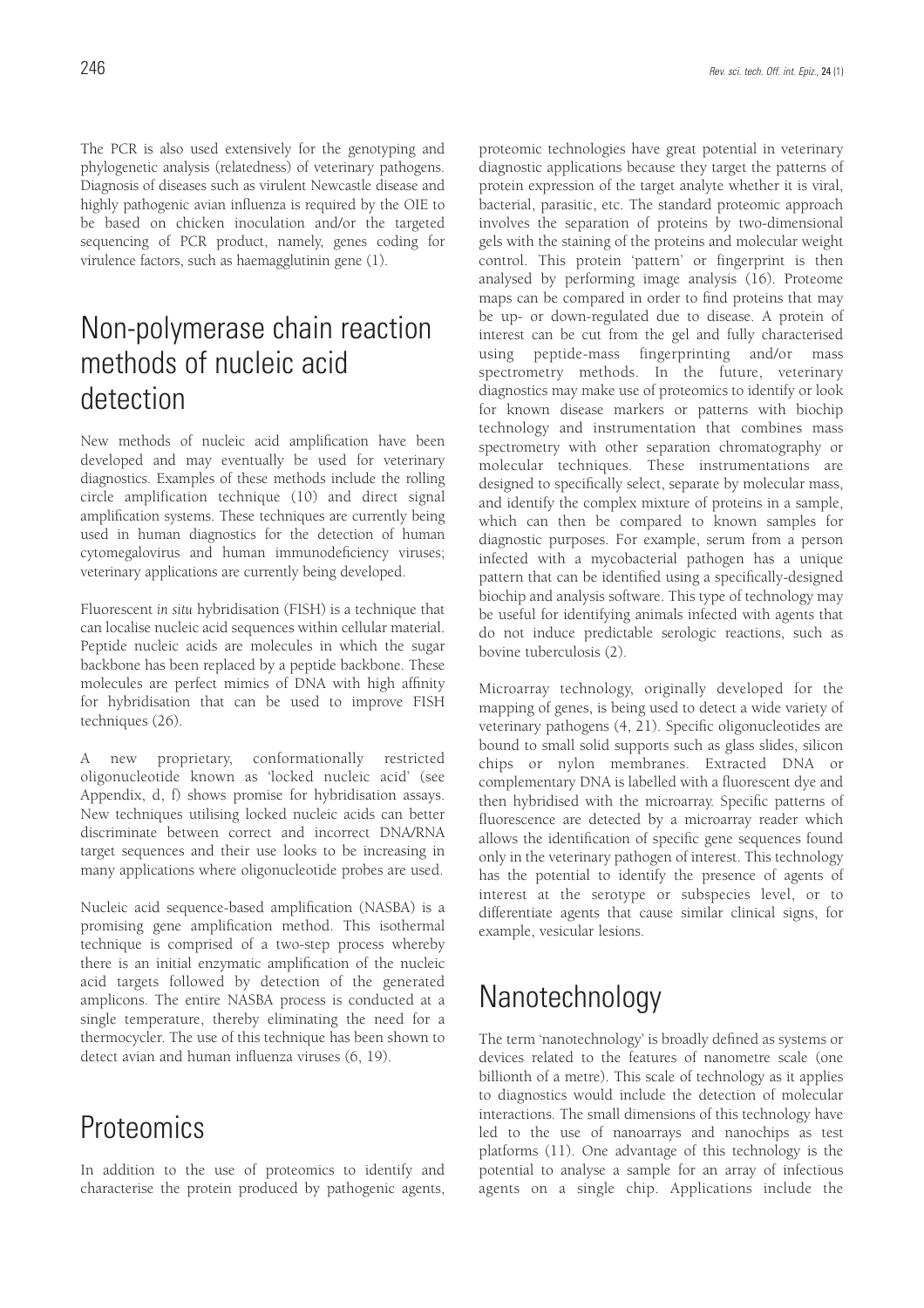identification of specific strains or serotypes of disease agents, such as the identification of specific influenza strains, or the differentiation of diseases caused by different viruses but with similar clinical signs, such as vesicular viral diseases. Many research groups are considering the use of chip assays that detect a number of agroterrorism agents in each sample. Small, portable platforms are being designed to allow pen-side testing of animals for diseases of concern.

Another facet of nanotechnology is the use of nanoparticles to label antibodies. These labelled antibodies can then be used in various assays to identify specific pathogens, molecules or structures. Examples of nanoparticle technology include the use of gold nanoparticles, nanobarcodes, quantum dots (cadmium selenide) and nanoparticle probes (23, 30).

Additional nanotechnologies include nanopores, cantilever arrays, nanosensors and resonance light scattering. Nanopores can be used to sequence strands of DNA as they pass through an electrically-charged membrane (9). Cantilever sensors are comprised of a thin, flexible beam made of silicon coated with DNA that can bind to a selected target sequence (31). These sensors can be placed in a microarray format to detect numerous DNA targets in a single sample using different wavelength-emitting detection molecules for each target. Nanosensors are comprised of a nanowire that is coated with any biological recognition substance (12). After chemical interaction with target analyte, a change in electrical conductance of the nanowire can be measured (27). Resonance light-scattering technology is based on the use of nano-sized metallic particles. These particles can scatter light when illuminated so that specific levels of intensity and differing emitted colours can be easily detected, differentiated and quantified. This can greatly increase the sensitivity by which biological molecules can be measured (29).

Nanotechnology is still primarily in the research stage, with the focus on the detection of bioterrorism agents. It is anticipated that many of the specific nanotechnologies will eventually be applied to the diagnosis of endemic veterinary diseases in the future.

### Conclusion

While veterinary diagnostics are still primarily comprised of time-tested, traditional diagnostic techniques, a profound change has occurred in recent years with the introduction of new biotechnological assays. These new biotechnologies include the production of more specific antigens by the use of recombination, expression vectors and synthetic peptides. Coupled with the use of monoclonal antibodies, the sensitivity and specificity of a

number of traditional types of diagnostic assays have been significantly improved. Various forms of PCR have become routine diagnostic tools in veterinary laboratories not only to make specific typing determinations, but also to rapidly screen large numbers of samples during disease outbreaks. Other technologies are likely to be widely adopted in the future as they demonstrate the ability to improve diagnostic capabilities while reducing the time and, perhaps, cost associated with more conventional technologies.

Proteonomics has the potential to look at the broader picture of protein expression by a pathogen of interest or by infected animals and may lead to a special niche of veterinary diagnostics. While not yet implemented in veterinary laboratories, nanotechnologies hold the promise of screening for numerous pathogens in a single assay. Their small size may make nanotechnology the choice for mobile, pen-side testing. Biotechnology and its applications hold great promise for improving the speed and accuracy of diagnostics for veterinary pathogens. Much developmental work will be required to realise the potential with well-characterised, validated assay systems that provide improved diagnostic capabilities to safeguard animal health.

## Appendix

#### **Manufacturers of the novel products referred to in this paper**

*a)* Ambion, Inc., 2130 Woodward, Austin, Texas, United States of America

*b)* Becton-Dickinson, 1 Becton Drive, Franklin Lakes, New Jersey, United States of America

*c)* Biocor Animal Health, Inc., 2720 North 84th Street, Omaha, Nebraska, United States of America

*d)* Exigon A/S, 9 Bygstubben, Copenhagen, Denmark

*e)* IDEXX Laboratories, Inc., One Idexx Drive, Westbrook, Maine, United States of America

*f)* Link Technologies Ltd, 3 Mallard Way, Strathclyde Business Park, Bellshill, Lanarkshire, Scotland

*g)* Synbiotic Corporation, 16420 Via Esprillo, San Diego, California, United States of America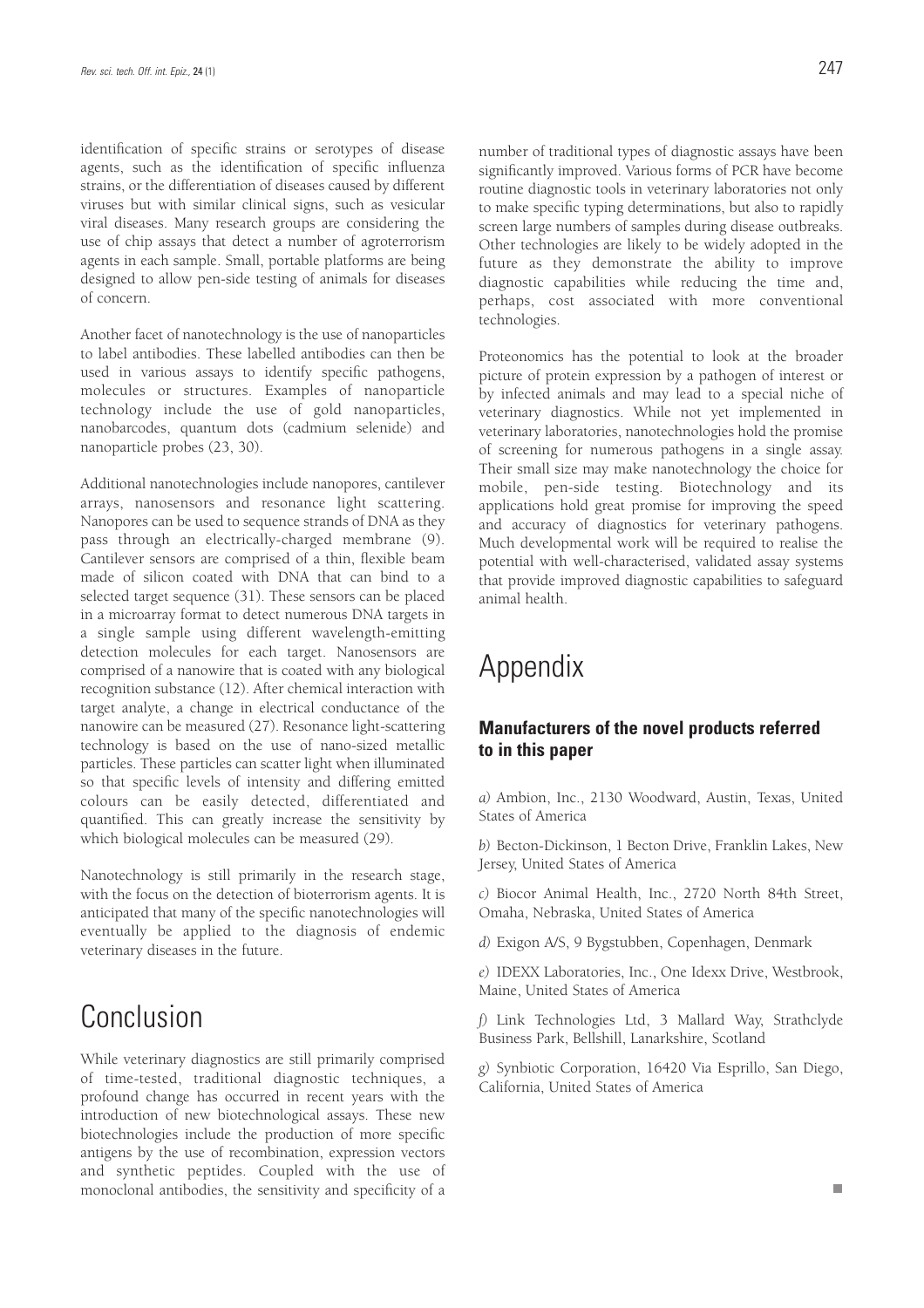#### **Outils diagnostiques pour les maladies animales**

B. Schmitt & L. Henderson

#### **Résumé**

Si les méthodes traditionnelles de détection restent largement utilisées dans les laboratoires de diagnostic vétérinaire, de nouvelles techniques très intéressantes comme les biocapteurs et la technologie des micromatrices sont en cours de développement. Les techniques de diagnostic reposant sur la mise en évidence de l'acide nucléique telles que l'amplification en chaîne par polymérase (PCR) sont devenues des outils diagnostiques de routine dans les laboratoires vétérinaires, non seulement à des fins de typages particuliers, mais aussi pour réaliser rapidement un dépistage sur un grand nombre de prélèvements au cours de foyers de maladie. En outre, bien qu'elles ne soient pas encore appliquées dans les laboratoires vétérinaires, les nanotechnologies ouvrent la perspective de permettre l'identification de nombreux agents pathogènes dans une seule et même analyse. Il est probable que d'autres biotechnologies seront largement utilisées dans l'avenir, puisqu'elles permettent d'améliorer les capacités de diagnostic tout en réduisant les délais et peut-être les coûts associés aux technologies classiques. Le présent article décrit certaines de ces technologies et conclut qu'en dépit des nombreux travaux de développement encore requis, la biotechnologie et ses applications ouvrent de grands espoirs pour la rapidité et l'exactitude des épreuves diagnostiques en médecine vétérinaire.

#### **Mots-clés**

Biotechnologie – Immunogène – Peptide – Protéonomique – Recombinant – Transgénique.

п

#### **Herramientas para diagnosticar enfermedades animales**

B. Schmitt & L. Henderson

#### **Resumen**

Al tiempo que los laboratorios de diagnóstico veterinario siguen aplicando principalmente los métodos tradicionales de análisis, empieza a surgir una nueva generación de prometedoras tecnologías, como las que reposan en técnicas de sensores biológicos o de micromatrices (microarrays). Las técnicas de diagnóstico con ácidos nucleicos, como la reacción en cadena de la polimerasa (PCR), ya forman parte del utillaje habitual de los laboratorios, que emplean esas técnicas no sólo para realizar tipificaciones específicas sino también para analizar con rapidez un gran número de muestras en caso de brote infeccioso. Las nanotecnologías, por otra parte, aunque todavía no se aplican en los laboratorios veterinarios, anuncian la posibilidad de detectar la eventual presencia de muchos patógenos mediante un único ensayo. Hay otras biotecnologías cuya utilización se impondrá seguramente en el futuro porque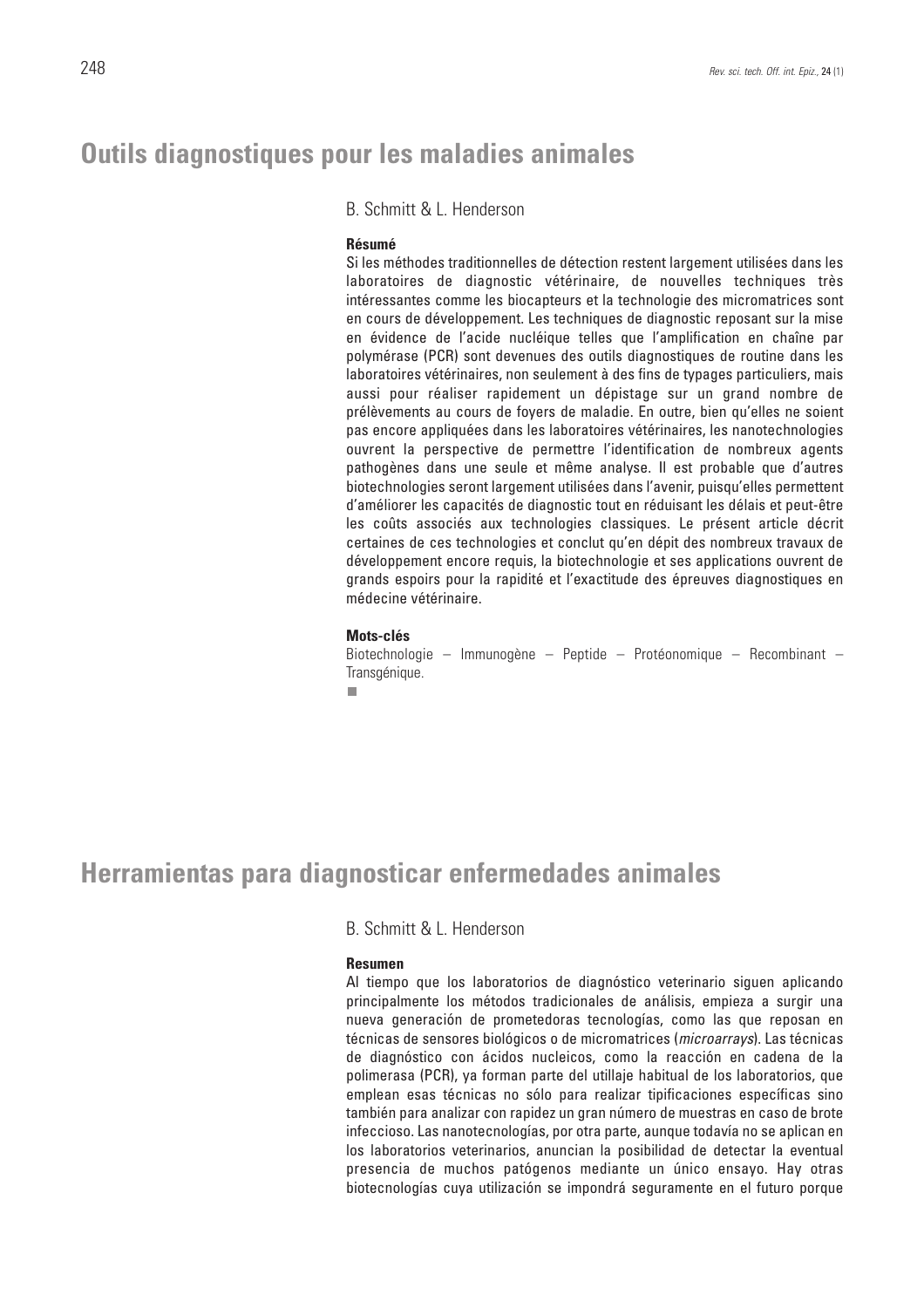mejoran la capacidad de diagnóstico y a la vez reducen el tiempo, y quizá también los costos, que exigen las técnicas convencionales. Tras describir algunas de las nuevas técnicas, los autores llegan a la conclusión de que, pese al enorme trabajo de desarrollo que queda por delante, la biotecnología y sus aplicaciones son extremadamente prometedoras con vistas a incrementar la rapidez y exactitud del diagnóstico de patógenos veterinarios.

#### **Palabras clave**

Biotecnología – Inmunógeno – Péptido – Proteómica – Recombinante – Transgénico.п

#### **References**

- 1. Alexander D. (2004). Highly pathogenic avian influenza. *In* Manual of Diagnostic Tests and Vaccines for Terrestrial Animals. Chapter 2.1.14. World Organisation for Animal Health (OIE), Paris, 258-269.
- 2. Bahk Y., Kim S., Euh H., Bai G., Cho S. & Kim Y. (2004). Antigens secreted from *Mycobacterium tuberculosis*: identification by proteomics approach and test for diagnostic marker. *Proteomics*, **4** (11), 3299-3307.
- 3. Barker S. (1987). Immobilization of biological components of biosensors. *In* Biosensors: fundamentals and applications (A.P.F. Turner, I. Karube & G. Wilson, eds). Oxford Science, Oxford, 85-99.
- 4. Butcher P. (2004). Microarrays for *Mycobacterium tuberculosis*. *Tuberculosis (Edinb.)*, **84** (3-4), 131-137.
- 5. Caldarelli-Stefano R., Vago L., Bonetto S., Nebuloni M. & Constanzi G. (1999). – Use of magnetic beads for tissue DNA extraction and IS61 *Mycobacterium tuberculosis* PCR. *Molec. Pathol.*, **52** (3), 158-160.
- 6. Collins R., Ko L., So K., Ellis T., Lau L. & Yu A. (2003). A NASBA method to detect high- and low-pathogenicity H5 avian influenza viruses. *Avian Dis.*, **47** (3 Suppl.), 1069-1074.
- 7. Cruz H., Rosa C. & Oliva A. (2002). Immunosensors for diagnostic applications. *Parasitol. Res.*, **88**, 4-7.
- 8. Davis B., Chang G., Cropp B., Roehrig J., Martin D., Mitchell C., Bowen R. & Bunning M. (2001). – West Nile recombinant DNA vaccine protects mouse and horse from virus challenge and expressed *in vitro* a non-infectious recombinant antigen that can be used in enzyme-linked immunosorbent assays. *J. Virol.*, **75** (9), 4040-4047.
- 9. Emerich D. & Thanos C. (2003). Nanotechnology and medicine. *Expert. Opin. Biol. Ther.*, **3** (4), 655-663.
- 10. Jain K. (2002). Current trends in molecular diagnostics. *Med. Device Technol.*, **13** (9), 14-18.
- 11. Jain K. (2003). Nanodiagnostics: application of nanotechnology in molecular diagnostics. *Expert. Rev. mol. Diagn.*, **3** (2), 153-161.
- 12. Jianrong C., Yuqing M., Nongyue H., Xiaohua W. & Sijiao L. (2004). – Nanotechnology and biosensors. *Biotechnol. Adv.*, **22** (7), 505-518.
- 13. Johnson D., Ostlund E. & Schmitt B. (2003). Nested multiplex RT-PCR for detection and differentiation of West Nile virus and eastern equine encephalomyelitis virus in brain tissues. *J. vet. diagn. Invest.*, **15** (5), 488-493.
- 14. Khandelwal A., Renukaradhya G., Rajasekhar M., Sita G. & Shaila M. (2004). – Systemic and oral immunogenicity of hemagglutinin protein of rinderpest virus expressed by transgenic peanut plants in a mouse model. *Virology*, **323** (2), 284-291.
- 15. King K., Vanniere J., Leblanc J., Bullock K. & Anderson G. (2000). – Automated fiber optic biosensor for multiplexed immunoassays. *Environ. Sci. Technol.*, **34**, 2845-2850.
- 16. Krah A. & Jungblut P. (2004). Immunoproteonomics. *In* Molecular diagnosis of infectious diseases (J. Decker & U. Reischl, eds). Humana Press Inc., Totowa, 19-32.
- 17. Langedijk J., Middel W., Meloen R., Kramps J. & de Smit J. (2001). – Enzyme-linked immunosorbent assay using a virus type-specific peptide based on a subdomain of envelope protein E(rns) for serologic diagnosis of pestivirus infections in swine. *J. clin. Microbiol.*, **39** (3), 906-912.
- 18. Mengeling W., Brockmeier S., Lager K. & Vorwald A. (1997). – The role of biotechnologically engineered vaccines and diagnostics in pseudorabies (Aujeszky's disease) eradication strategies. *Vet. Microbiol.*, **55** (1-4), 49-60.
- 19. Moore C., Hibbitts S., Owen N., Corden S., Harrison G., Fox J., Gelder C. & Westmoreland D. (2004). – Development and evaluation of a real-time nucleic acid sequence based amplification assay for rapid detection of influenza A. *J. med. Virol.*, **74** (4), 619-628.
- 20. Nielsen K., Gall D., Jolley M., Leishman G., Balsevicius S., Smith P., Nicoletti P. & Thomas F. (1996). – A homogenous fluorescence polarization assay for detection of antibody to *Brucella abortus. J. immunol. Meth.*, **195**, 161-168.